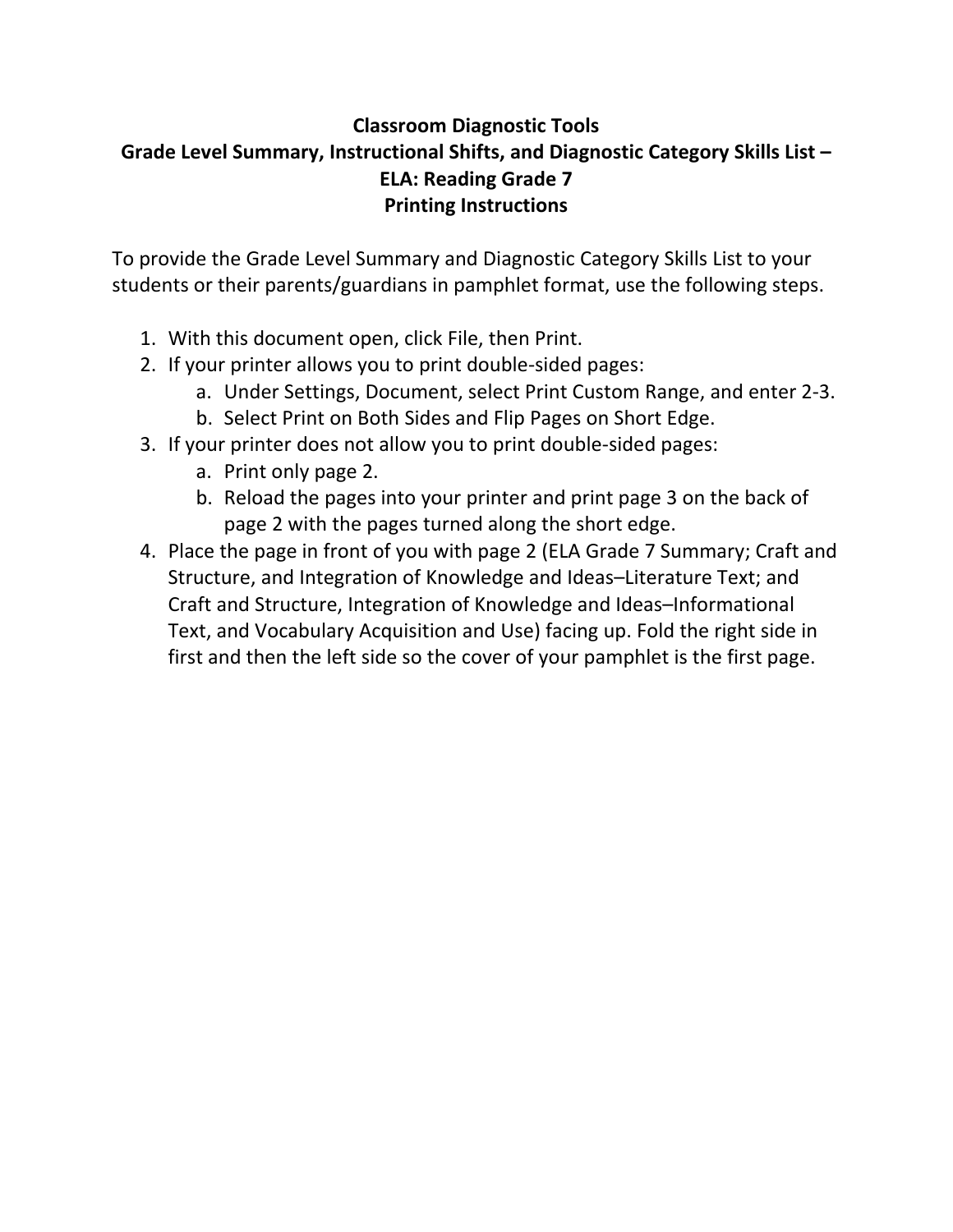#### **ELA Grade 7 Summary**

In seventh grade, students demonstrate their ability to read challenging complex texts closely and cite multiple examples of specific evidence to support their claims. They are able to recognize the interplay between setting, plot, and characters and provide an objective summary of <sup>a</sup> text apart from their own reaction to it. They are adept at stepping back to comparing and contrasting different interpretations of <sup>a</sup> topic, identifying how authors shape their presentation of key information and choose to highlight certain facts over others. Seventh grade students trace how an argument develops within <sup>a</sup> text and assess the validity of the evidence. They make their reasoning clear to their listeners and readers and constructively evaluate others' use of evidence while offering several sources to back up their own claims. The use of vocabulary has developed to the point where they distinguish between denotative and connotative meaning and analyze the effect of specific word choice on tone. As growing writers, students cite several sources of specific, relevant evidence when supporting their own point of view about texts and topics. Their writing is more structured, with clear introductions and conclusions as well as useful transitions tocreate cohesion and clarify relationships among ideas. In their writing, they acknowledge the other side of <sup>a</sup> debate or an alternative perspective while avoiding any trace of plagiarism.

#### **Craft and Structure, and Integration of Knowledge and Ideas—Literature Text**

- $\bullet$  Analyze how an author develops and contrasts the points of view of characters.
- Analyze author's use of form or structure of text.
- . Determine author's use of wordmeanings.
- $\bullet$  Determine author's use of figurative language.
- Compare <sup>a</sup> fictional portrayal with <sup>a</sup> historical account.

**Craft and Structure, and Integration of Knowledge and Ideas— Informational Text**

- Analyze author's point of view or purpose.
- Analyze author's use of text structure.
- $\bullet$  Determine author's use of wordmeanings.
- $\bullet$  Determine author's use of figurative language.
- Evaluate arguments or claims.
- Analyze how two or more authors shape their presentation of information.

#### **Vocabulary Acquisition and Use**

- Determine meaning of words or phrases.
- Interpret figurative language.